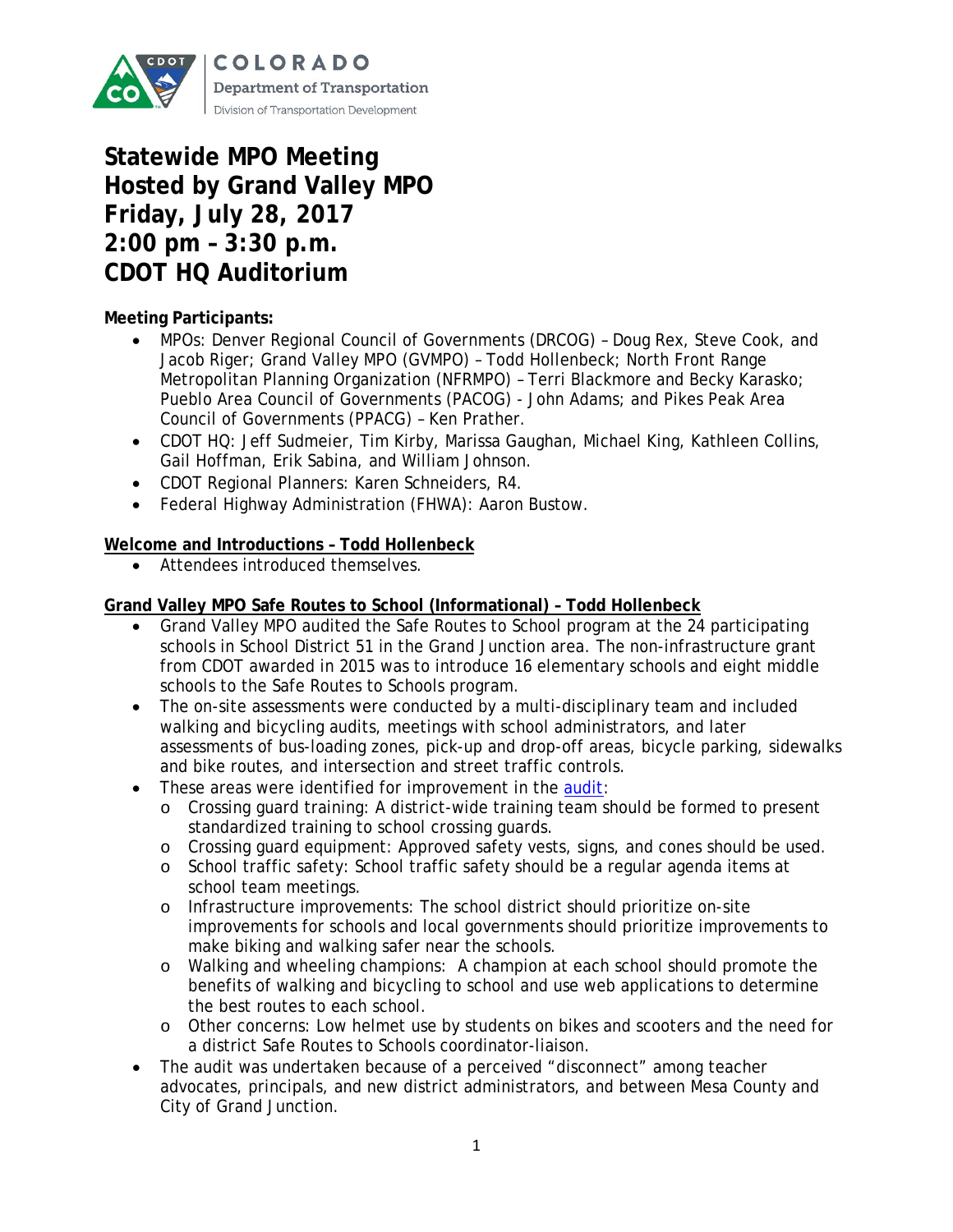# **Statewide Travel Model Update (Informational) – Erik Sabina**

- Erik said development of CDOT's first Statewide Travel Model is going well. The team is calibrating the model, but is not certain that the rather high numbers of those reporting they work at home are accurate.
- The networks and household numbers are mostly done for 2015.
- The model has 6,400 zones, which is not out of line with other statewide travel models.
- The consultant that is refining the DRCOG activity-based model for statewide purposes, Cambridge Systematics, will be asked to consider the impact of connected and autonomous vehicles.

#### **Performance Measures (Informational) – William Johnson**

- William said he promised the MPOs a while ago that he would have performance data and targets for bridge, pavement, and the other asset investment categories (walls, culverts, tunnels etc.) by now.
- A memo prepared for the meeting contained this information:
	- o The MPOs need to decide whether they'll accept CDOT targets for bridge, pavement, and other asset categories, or set their own targets by the required date of the end of February 2018.
	- o CDOT will be undertaking these actions to meet the current deadlines for performance reporting under the federal authorization bill, the FAST Act:
		- Presenting the safety performance targets to the National Highway Traffic Safety Administration (NHTSA) by Aug. 31, 2018; these targets will be shared with the MPOs so that the MPOs can set safety targets for their jurisdictions.
		- Solving issues with the current pavement data set in order to get accurate baseline measures upon which to base target-setting.
		- Reviewing bridge data for the next two months to determine baseline performance and to provide an accurate data set for MPO review. This should be done by November 2017.
		- Providing data on calculation of system performance baseline targets in November 2017.
		- Setting targets for system reliability, freight movement, and Congestion Mitigation and Air Quality (CMAQ) measures and reporting them to FHWA by May 20, 2018. The MPOs must report their targets by August 2018. The MPOs must either accept state targets for system reliability and freight movement or provide their own. The MPOs set their own CMAQ-specific measures for their own jurisdictions.
	- o The first four-year performance period will begin Jan. 1, 2018, and the first midperformance period report will be due Oct. 1, 2020. On Oct. 1, 2020, states and MPOs may adjust their four-year targets.
- William confirmed CDOT will be completing the data compilation and calculations for the National Highway System-based MPO area measures. MPO staff also reminded him of the need for MPO level crash data for calculating base safety measures.

#### **MPO and FHWA Updates (Discussion) – MPO and FHWA Staff**

• General – CDOT intends to sign the MPO Memorandums of Agreement (MOA) at the same time. NFR is waiting for its three transit agencies to agree to the MOA, and PACOG will be completing its MOA soon. All MPOs but PACOG have completed their Unified Planning Work Programs (UPWPs), and PACOG expects to have its UPWP completed by August. All MPOs but one have completed their Transportation Improvement Programs (TIPs).